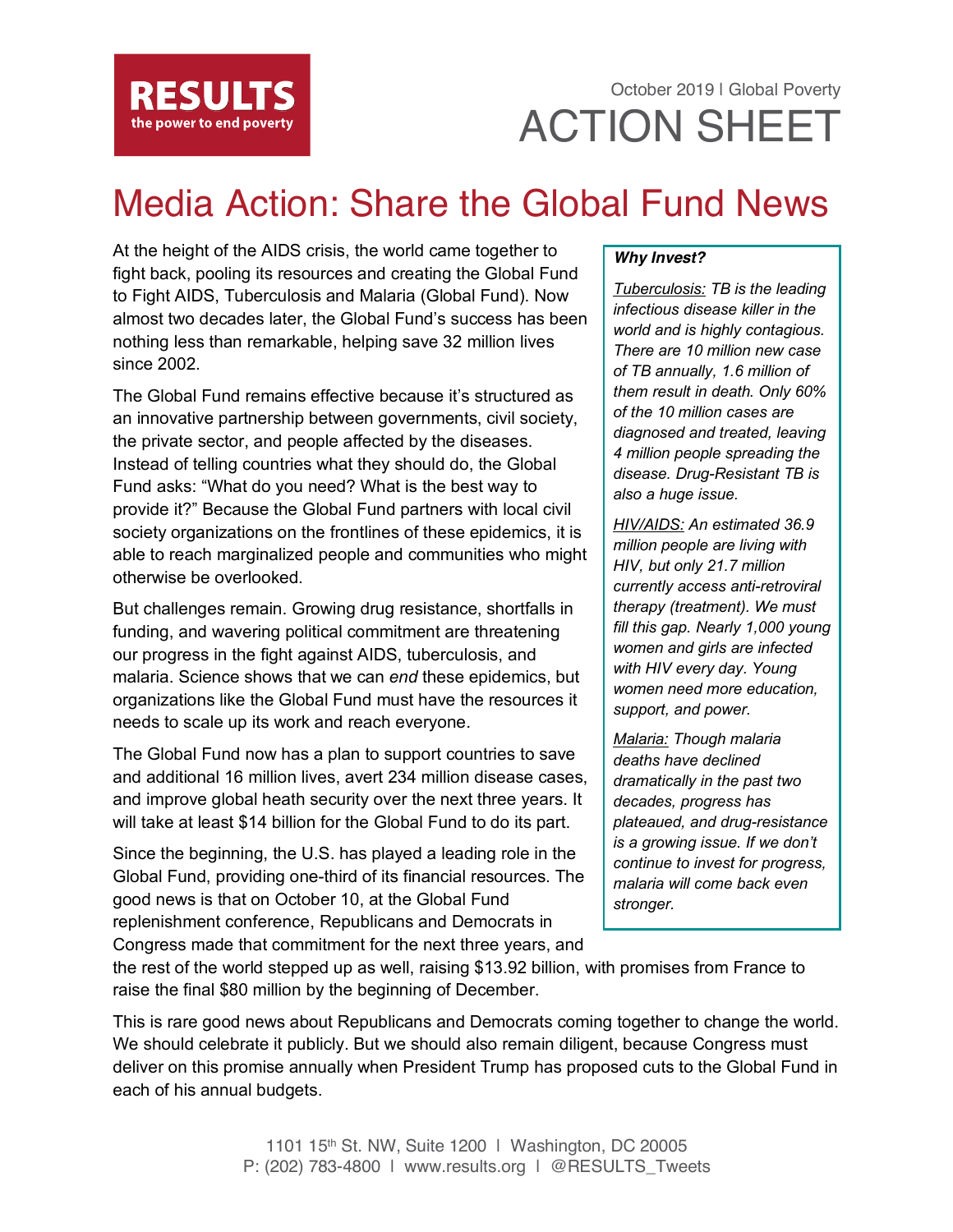### **Write a letter to the editor**

Writing a letter to the editor is a great way to make sure our government's commitment to this fight continues. Your senators and representatives read your local paper every day, trying to understand the issues that their constituents care about. They need to hear from you. Even one published letter can make a big difference.

### **Tips**

- Keep your letter short: 150-200 words. Even shorter is better!
- If you are able, reference a story from the paper as an entry-point or "hook" your letter. It could be a local health issue, 2020 presidential race, or another local issue. Get creative!
- Make it personal. Customize with your ideas and passion.
- Look for your letter in print. If you're published, be sure to share it with your members of Congress and repeat your call to action.
- Let RESULTS staff know you've been published! Also, let RESULTS know at www.tinyurl.com/RESULTSMedia!

### **Sample LTE (150 words). We left space to personalize.**

To the Editor:

It's unlikely that you'll see this in many news outlets, but Republicans and Democrats are working together to help save 16 million lives over the next three years.

That's right. On October 9 a bipartisan group from Congress stood on stage in Lyon, France, addressing world leaders focused on the fight against AIDS, tuberculosis and malaria. They committed \$4.68 billion from the US to the Global Fund to Fight AIDS, Tuberculosis and Malaria over the next three years - a third of the \$14 billion needed to save the 16 million lives and put us on track to ending the diseases by 2030.

On October 10 a long line of other world leaders made their pledges. The total ticked up to \$13.92 billion, with a personal promise from France to get to \$14 billion by December!

Let your member of Congress know you appreciate hearing this kind of good news.

[Your name, city, state]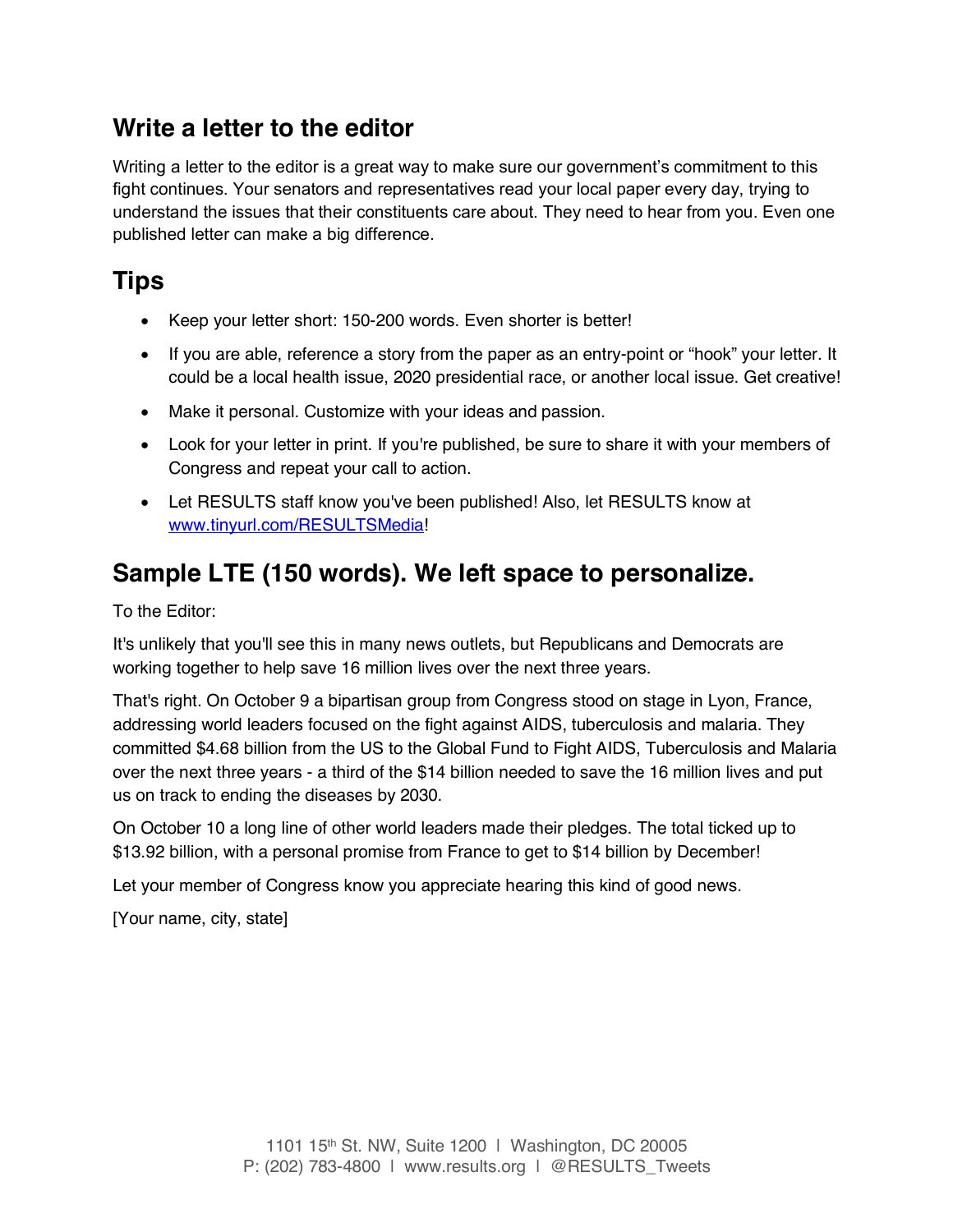# Letter to the Editor Workshop Agenda

Below is a sample agenda and script that you can use to put people in your community into action. We know that when people take action they are inspired. The agenda below will require roughly 60 minutes. Adapt the elements to fit your style and timeframe.

#### **I. Setting the Stage – 15 Minutes**

#### **2 min: Welcome and acknowledge people for being there.**

*"Thanks to all of you for coming. There are a lot of ways you could be spending the day, and I want to thank all of you for coming out and learning more about how YOU can play a role in the movement to end poverty. Can the RESULTS volunteers briefly say their name and how many years you've been involved? Also, can you all be sure to sign our sign in sheet?"*

#### **3 min: State the purpose of the meeting.**

*"Our purpose today is to inspire you all about the difference you can make, working with others, to create the political will to end hunger and poverty. In the next few minutes, we'll . . .* 

- *Learn a bit about RESULTS, the group organizing this.*
- *We will learn about an issue of poverty.*
- We will take powerful action on the issue: we'll write letters to the editor on replenishing *the Global Fund to Fight AIDS, TB, and Malaria.*
- *Finally, we'll see who is interested in continuing to make a difference with RESULTS."*

#### **10 min: Center the room and do introductions.**

*"Let's see who's in the room tonight and get in touch with why we are here. Please give us your name and tell us briefly why acting on issue of poverty is important to you."* Other possible questions, *"What are you committed to in life?"* or *"Who do you want to be in the world?"*

Afterward, "Thank you all for sharing what is important to you. We have a lot in common."

#### **II. The Basics of RESULTS – 10 Minutes**

#### **RESULTS is…**

*"So, what is RESULTS? RESULTS is movement of passionate, committed, everyday people. Together we use our voices to influence political decisions that will bring an end to poverty. As volunteers, we receive training, support, and inspiration to become skilled advocates. In time, we learn to effectively advise policy makers, guiding them toward decisions that will improve access to health, education, and economic opportunity. Together we realize the incredible power we possess to use our voices to change the world. "*

Show one of the videos: Raise Your Voice: https://results.org/ or We Have a Vision: http://www.results.org/blog/we\_have\_a\_vision/

1. Share an example of success: *"We protected development assistance for FY2019 after the President proposed cutting it by 30%. We worked with Republicans and Democrats to help secure the highest number ever of congressional supporters for AIDS, TB, and malaria; global education; and maternal & child health, sending a message to the President that these programs should be protected and strengthened."*